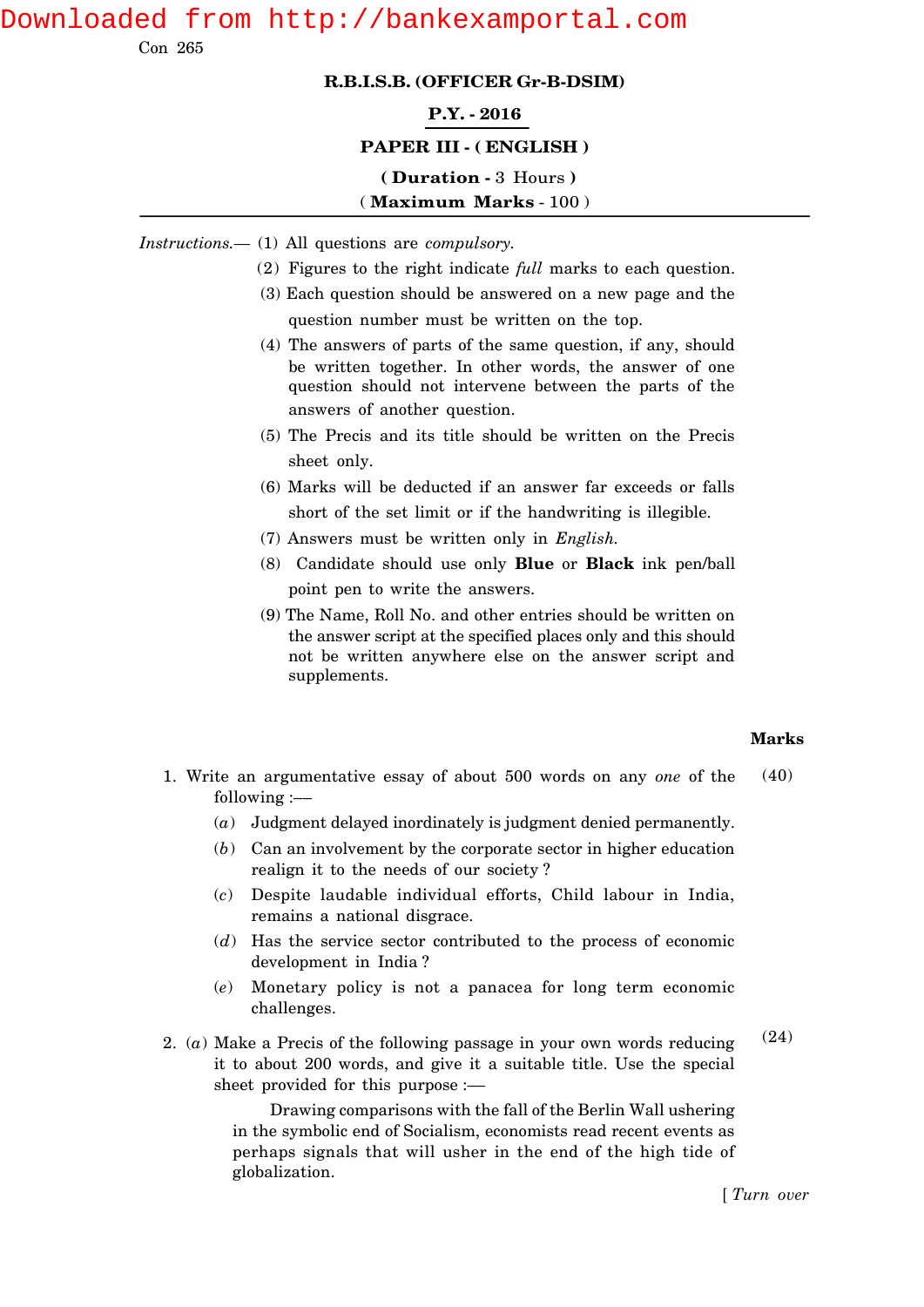Downloaded from http://bankexamportal.com

Con 265

Advocates of globalization argue that free flow of goods and services of labour and capital, of skills and ideas will result in prosperity for all.

However, a look around the world shows that this vision lies in all but tatters. The financial crisis of 2008, a long term rise in inequality that the French economist Thomas Piketty has documented, and stagnating employment and wages in the Western economies have led to a rise in right -wing populism, xenophobia and isolationism.

The jobs being outsourced to Asian economies have indeed contributed to reduction in global poverty in the last few decades; but have also created deindustrialization and impoverishment in significant pockets of the western world.

A 2016 International Monetary Fund (IMF] report, 'Neoliberalism: Oversold?' states that without sufficient safety net, openness and austerity are associated with increasing inequality and can seriously undermine growth and openness; the very things that the neoliberal agenda is intent on boosting.

While the educated and the higher income groups support globalization in developed economies; the lower income groups and the less educated want globalization out. The spike in the numbers of those who are against globalization seem to be a symptom of a large part of the population. Their economic dislocation caused by impersonal market forces, needs to be pegged to some visible scapegoats. Factors such as ethnic identity and migration have emerged as the causes of the malady. It is always easier to blame a particular group - identifiable by definable traits as against the invisible hands of the market.

Clearly, the most important challenge is to reinvent the welfare state in the era of globalization so that one can balance the gains that trade, markets and migration bring with the losses that some groups suffer. Otherwise, the growing inequality will lead more and more countries to pull up the drawbridge of globalization. The result may be less inequality but also less prosperity for all.

Further, it emerges that the new class divide is more by education rather than by wealth or privilege. The rising inequality in the west is to a large extent driven by the rising gap between skilled and unskilled wages.

Education is also a key driver of political support for certain key economic policies. There is a surprising convergence of views between educated elite, even though they may have divergent political affiliations, on core economic policies.

This means the focus on redistributive policies should focus on higher spending on education and training, which expand equality of opportunity, what is often called pre-distribution policies. This would mitigate the clash of interests regarding the opportunities that globalization brings.

Education also tends to create a more socially tolerant worldview. Even Adam Smith had not only extolled the virtues of the market as a source of wealth of nations, he wrote about the civilizing effect of commerce as well. A culture of cosmopolitanism and social liberalism, when fostered, would help society protect itself from its worst instincts of xenophobia and racism.